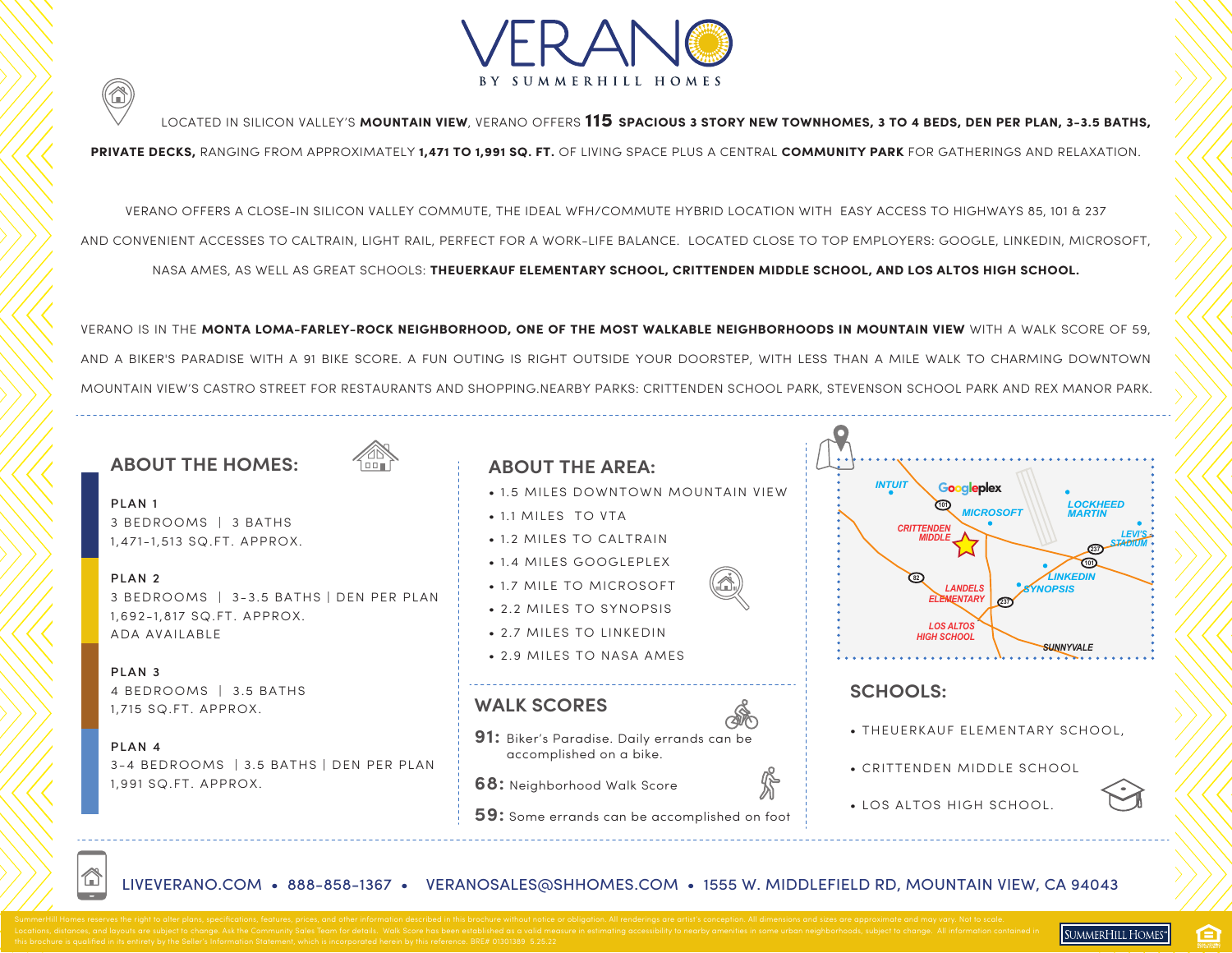

PLAN 13 BEDROOMS | 3 BATHS 1,471-1,513 SQ.FT. APPROX.

#### PLAN 2

3 BEDROOMS | 3-3.5 BATHS | DEN PER PLAN 1,692-1,817 SQ.FT. APPROX. ADA AVAILABLE

#### PLAN 3

4 BEDROOMS | 3.5 BATHS 1,715 SQ.FT. APPROX.

#### PLAN 4

<mark>企</mark>

3-4 BEDROOMS | 3.5 BATHS | DEN PER PLAN 1,991 SQ.FT. APPROX.

SAN RAMON AVENUE



W. MIDDLEFIELD ROAD



LIVEVERANO.COM • 888-703-1616 • VERANOSALES@SHHOMES.COM • 1555 W. MIDDLEFIELD RD, MOUNTAIN VIEW, CA 94043

臼

SUMMERHILL HOMES"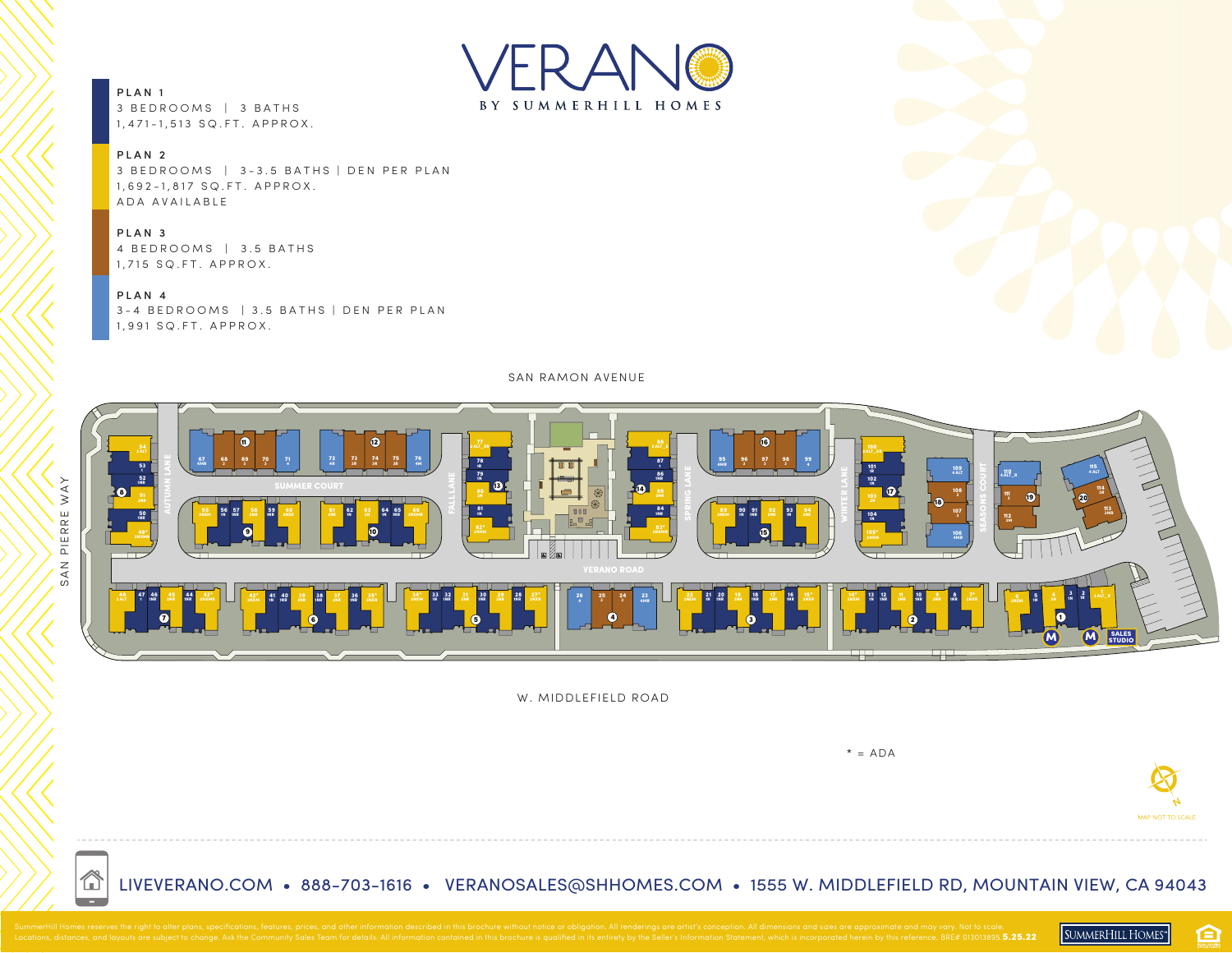### PLAN 1 • 3 BEDROOMS | 3 BATHS • 1,513 SQ.FT. APPROX.



VERANO

SUMMERHILL HOMES"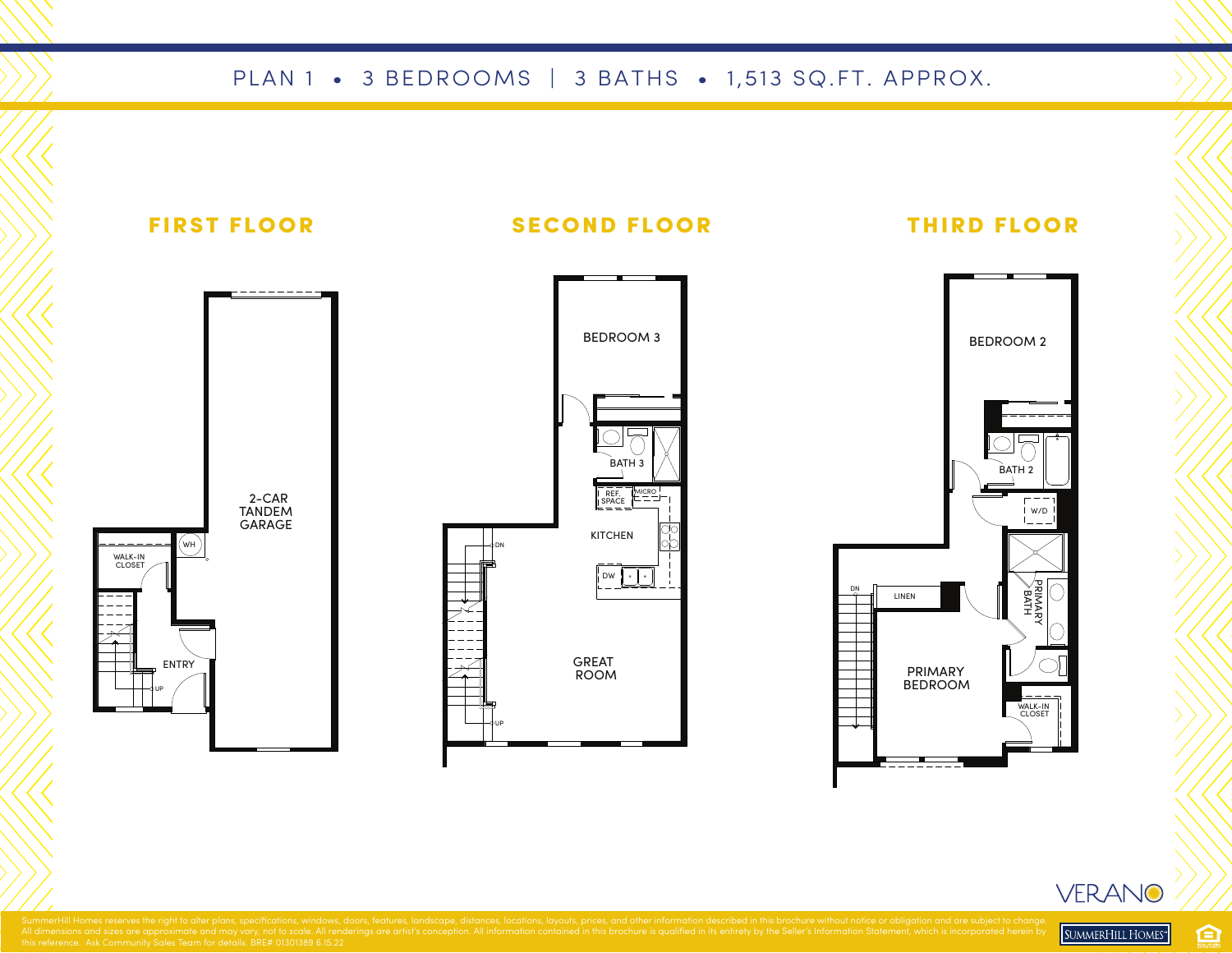#### PLAN 1N • 3 BEDROOMS | 3 BATHS • 1,471 SQ.FT. APPROX.



臼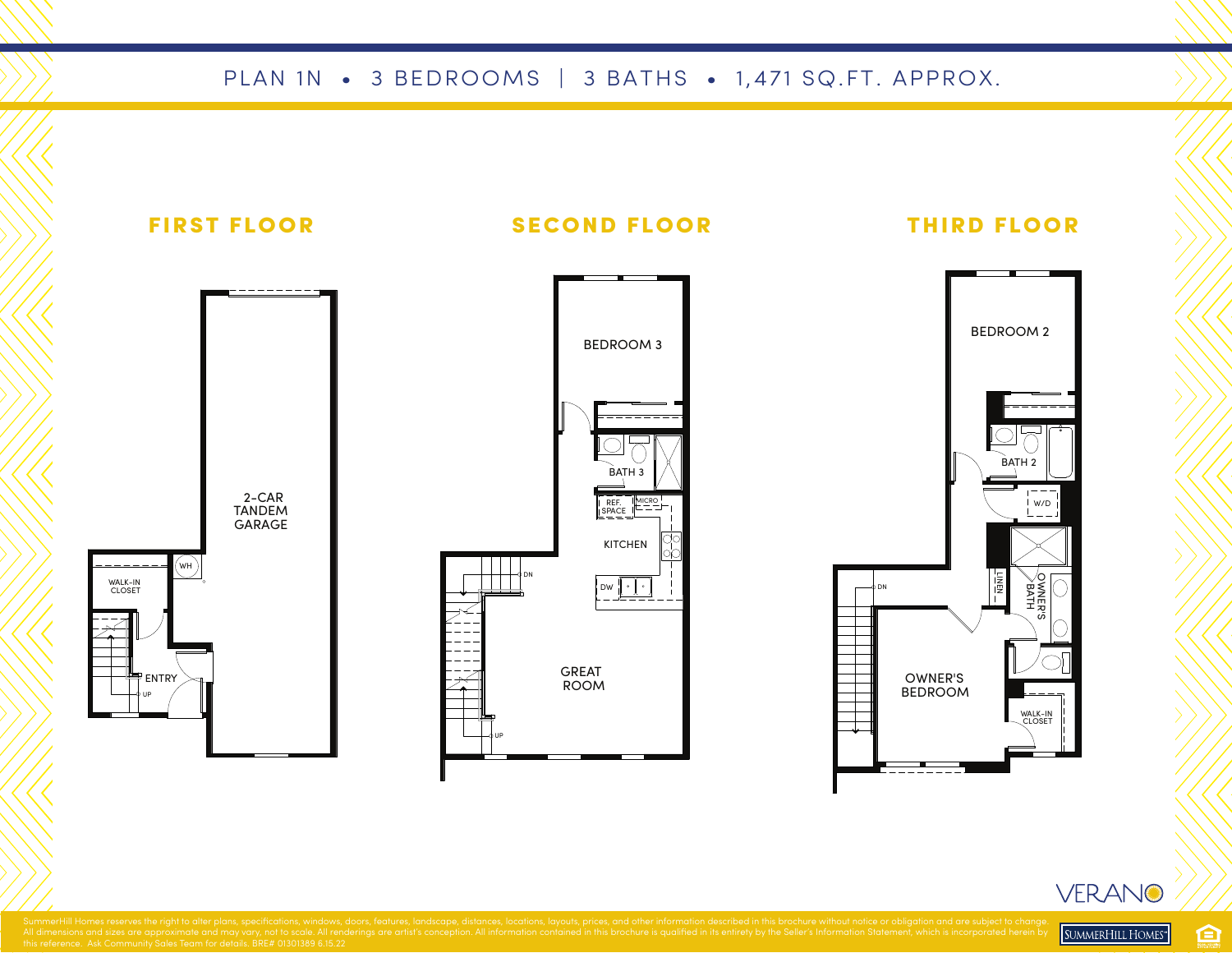### PLAN 2ALT • 3 BEDROOMS | 3-3.5 BATHS + DEN • 1,817 SQ.FT. APPROX.



*POWEDR ROOM AT SALES STUDIO ONLY*

SUMMERHILL HOMES"

臼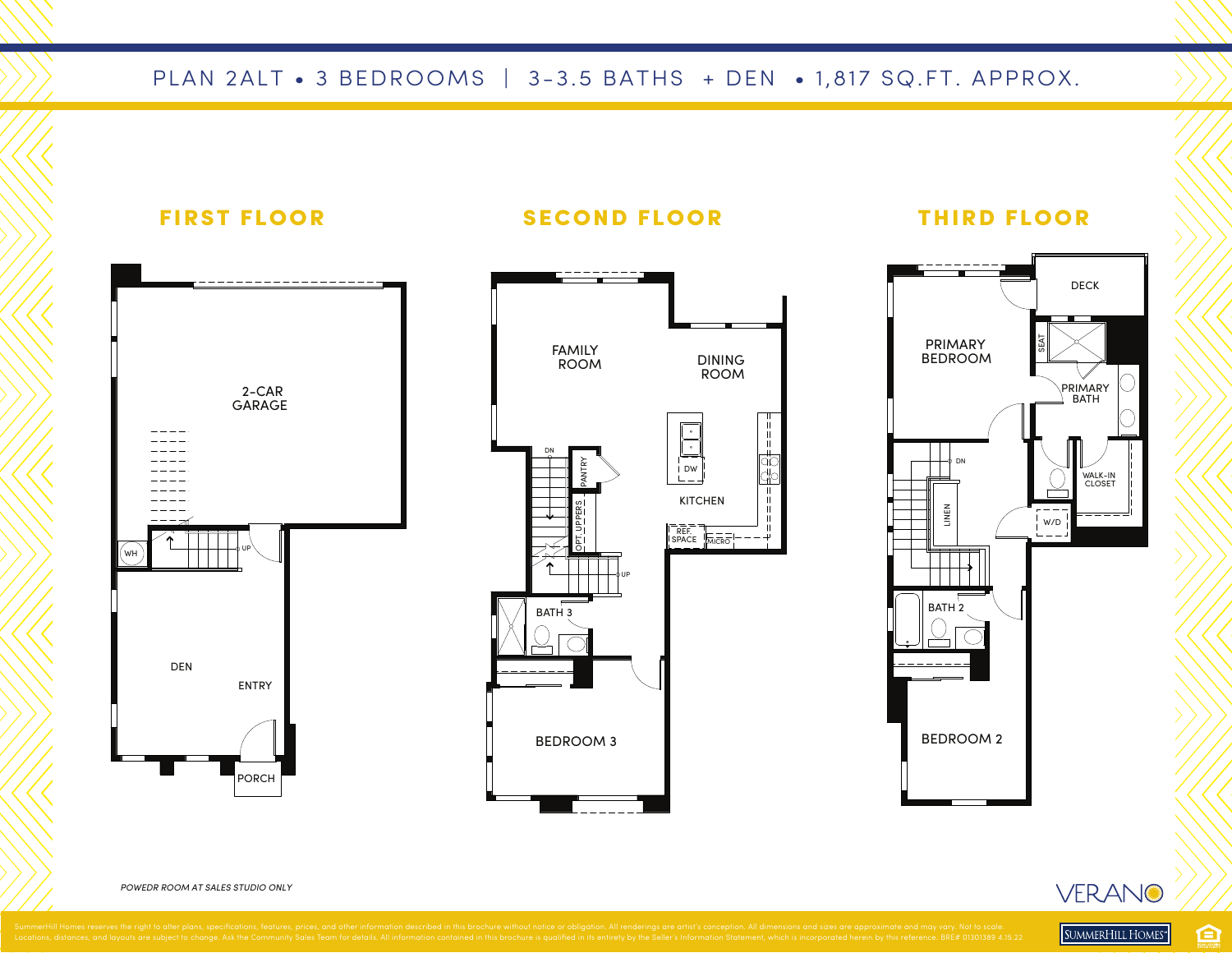## PLAN 2ALT-E • 3 BEDROOMS | 3-3.5 BATHS + DEN • 1,817 SQ.FT. APPROX.



VERANO SUMMERHILL HOMES"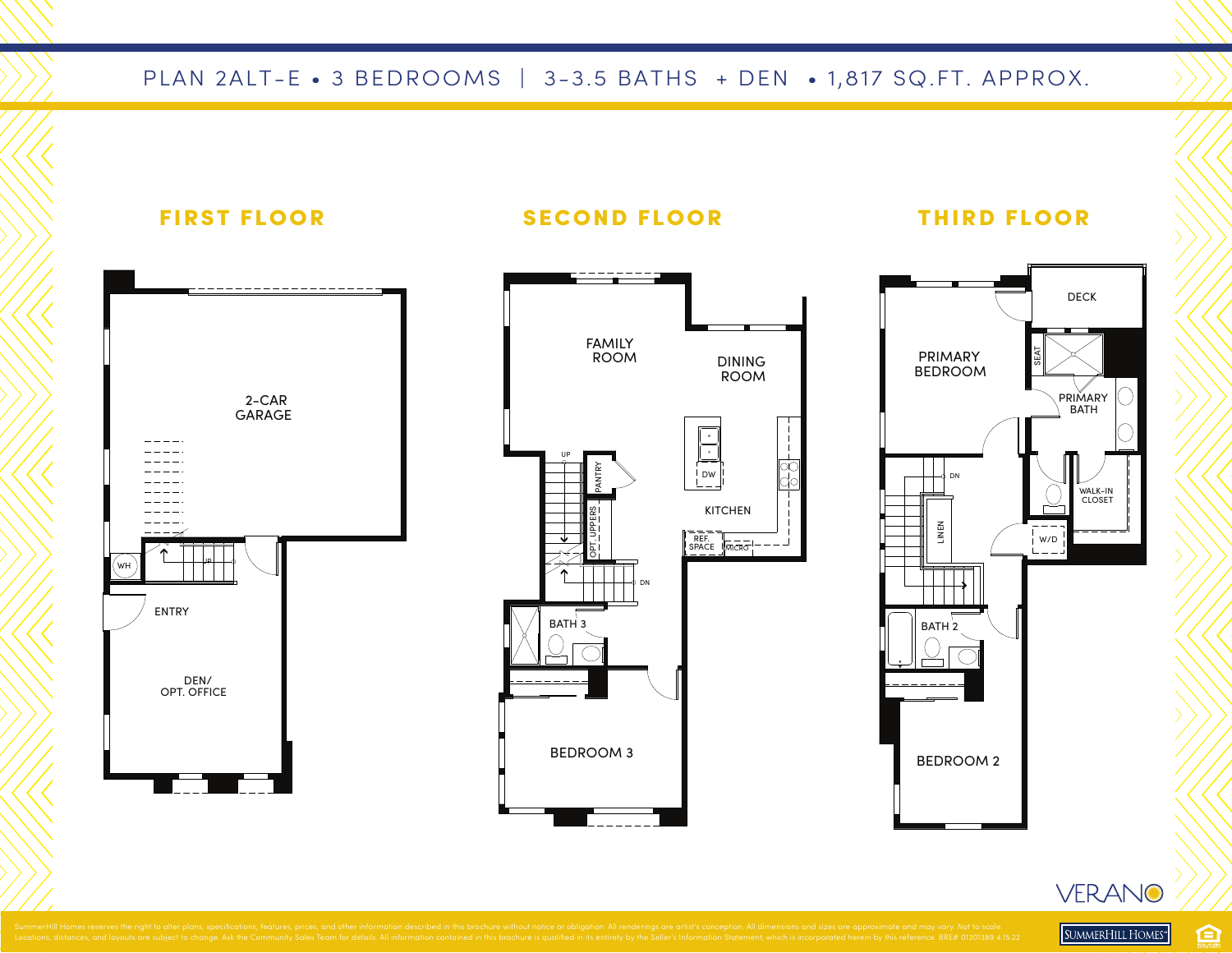# PLAN 2N • 3 BEDROOMS | 3-3.5 BATHS + DEN • 1,692 SQ.FT. APPROX.



臼 SUMMERHILL HOMES"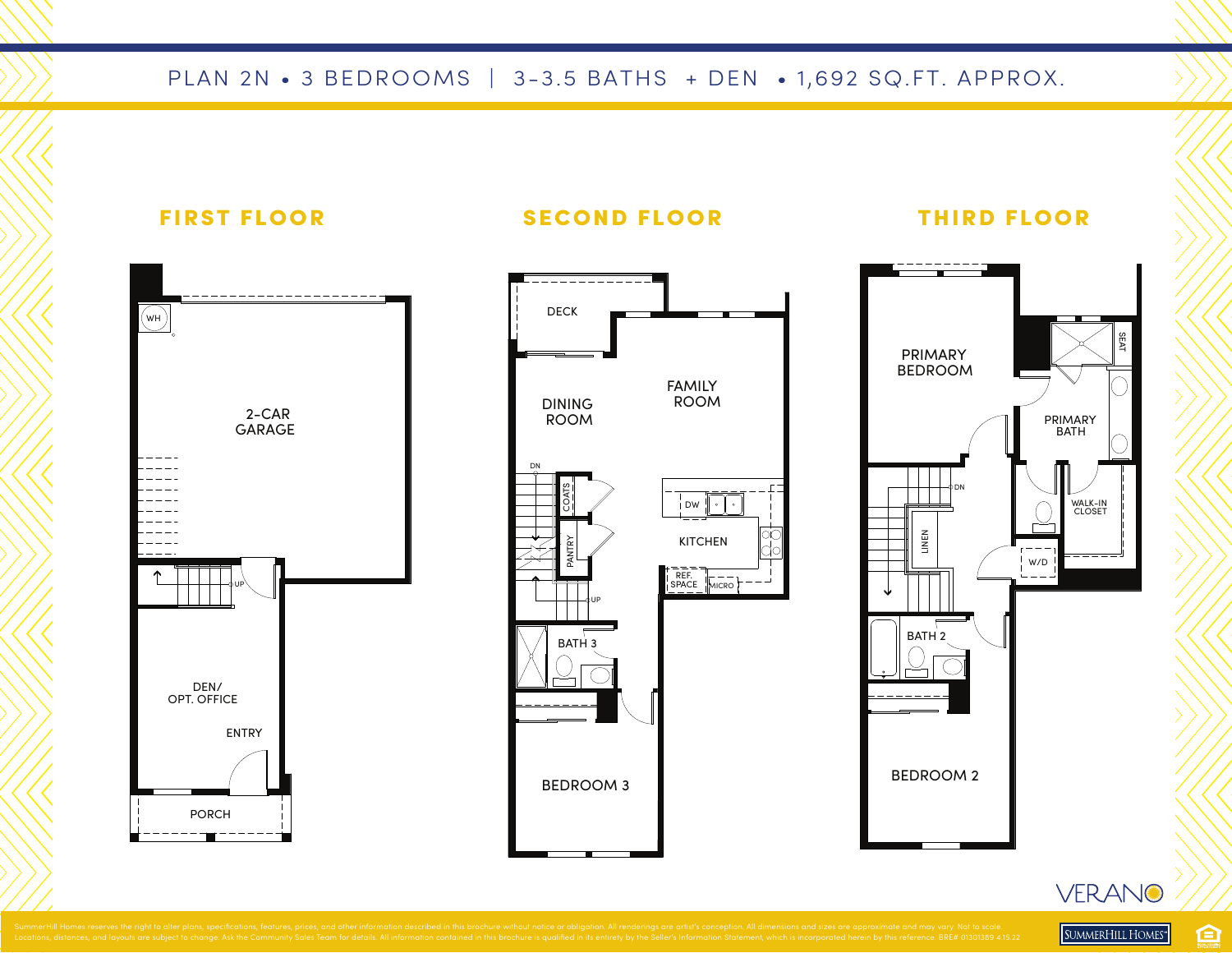#### PLAN 2NE-2NEM • 3 BEDROOMS | 3-3.5 BATHS + DEN • 1,692 SQ.FT. APPROX.



#### 臼 SUMMERHILL HOMES<sup>®</sup>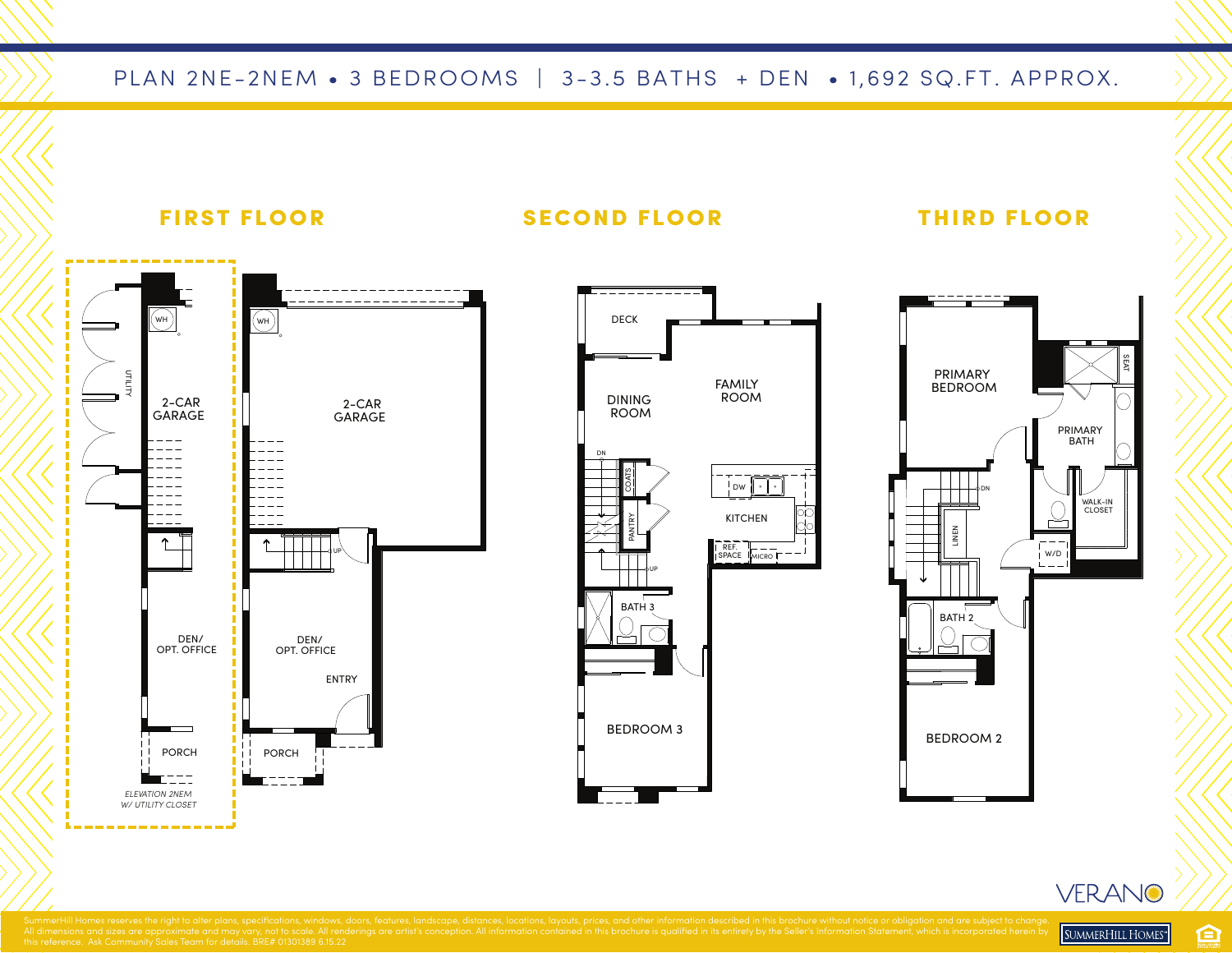## PLAN 2NX-2NXM • 3 BEDROOMS | 3-3.5 BATHS + DEN • 1,692 SQ.FT. APPROX.



SUMMERHILL HOMES" 臼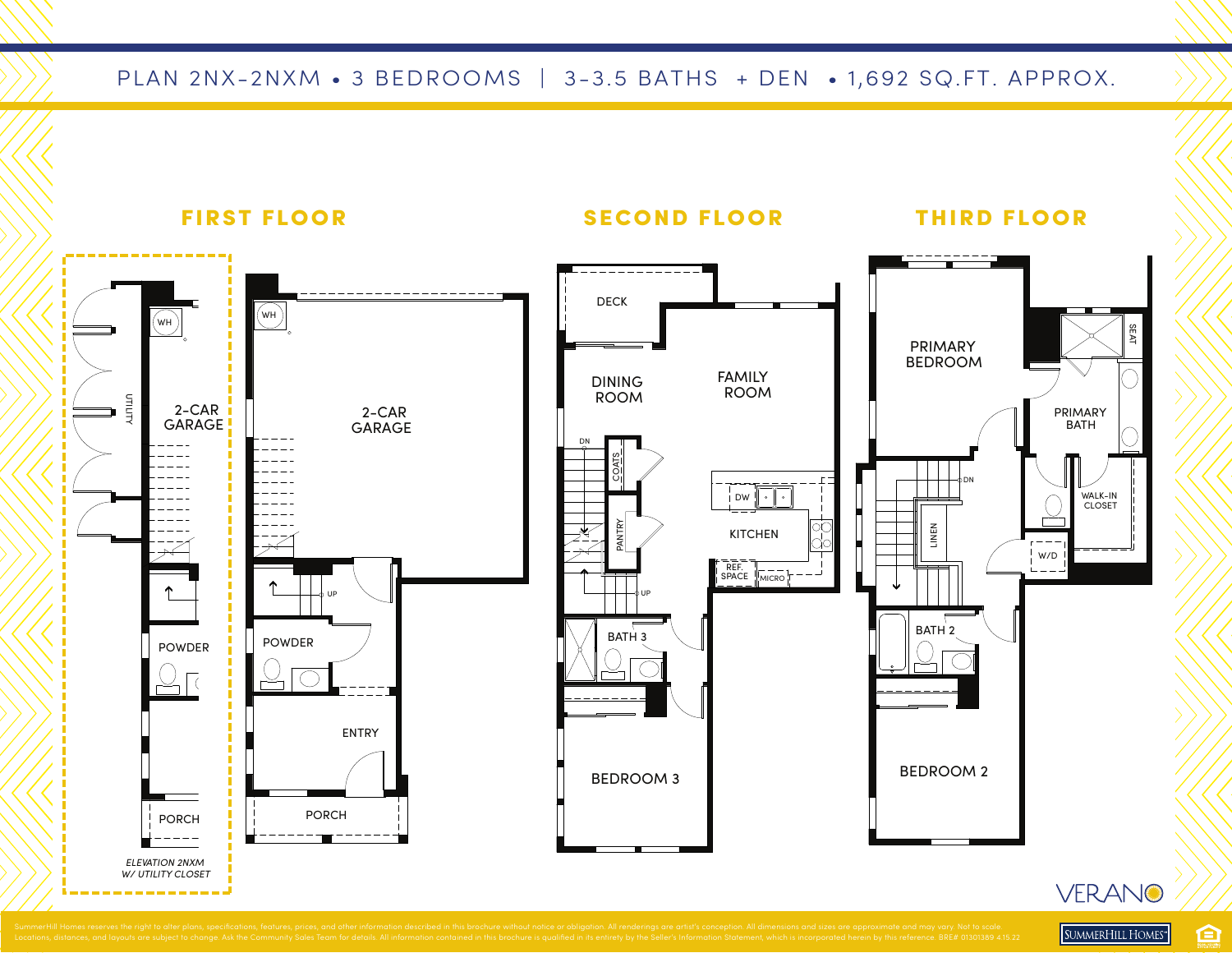### PLAN 3-3M • 4 BEDROOMS | 3.5 BATHS • 1,715 SQ.FT. APPROX.



臼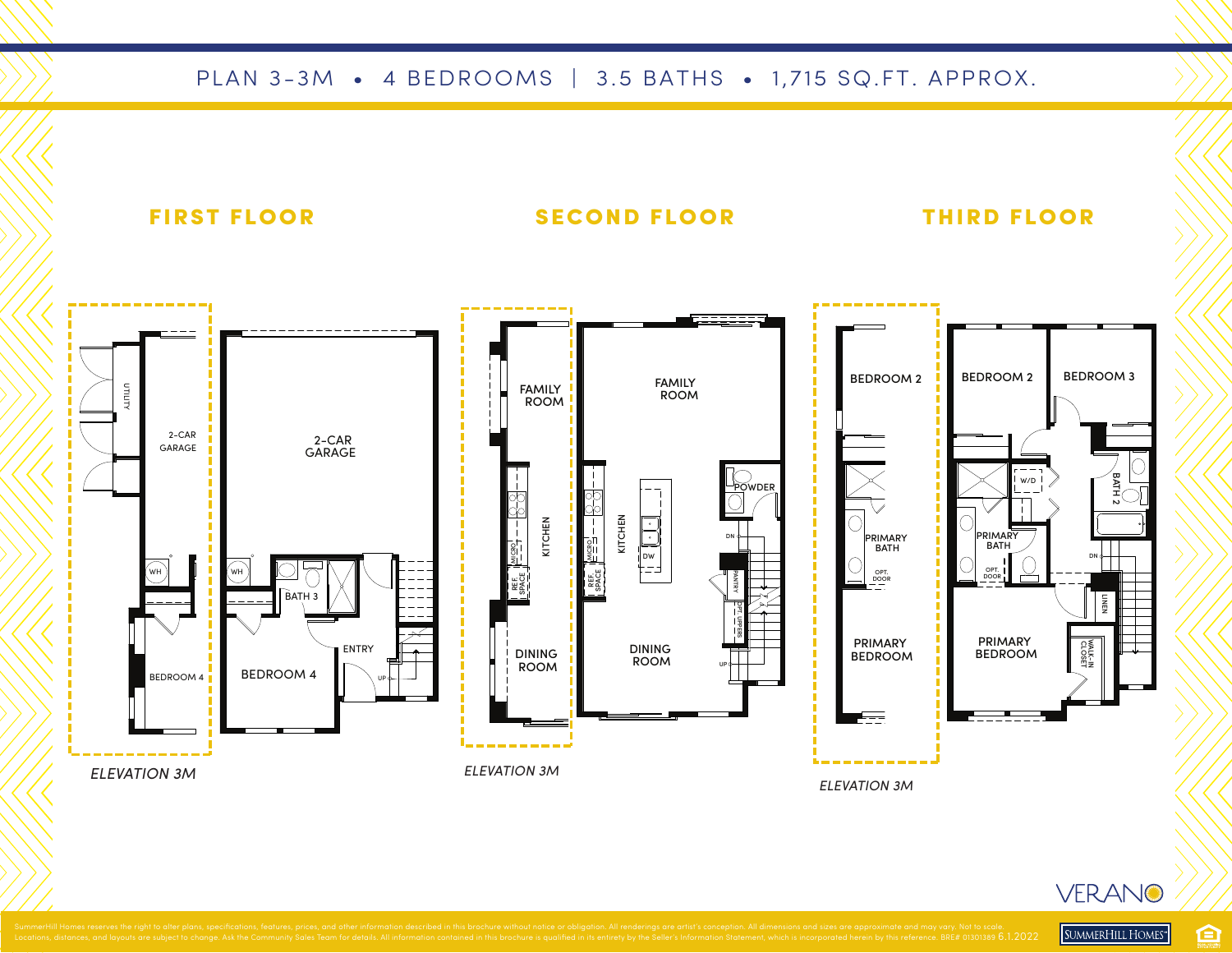## PLAN 4-4M • 4 BEDROOMS | 3.5 BATHS • 1,991 SQ.FT. APPROX.





SUMMERHILL HOMES"